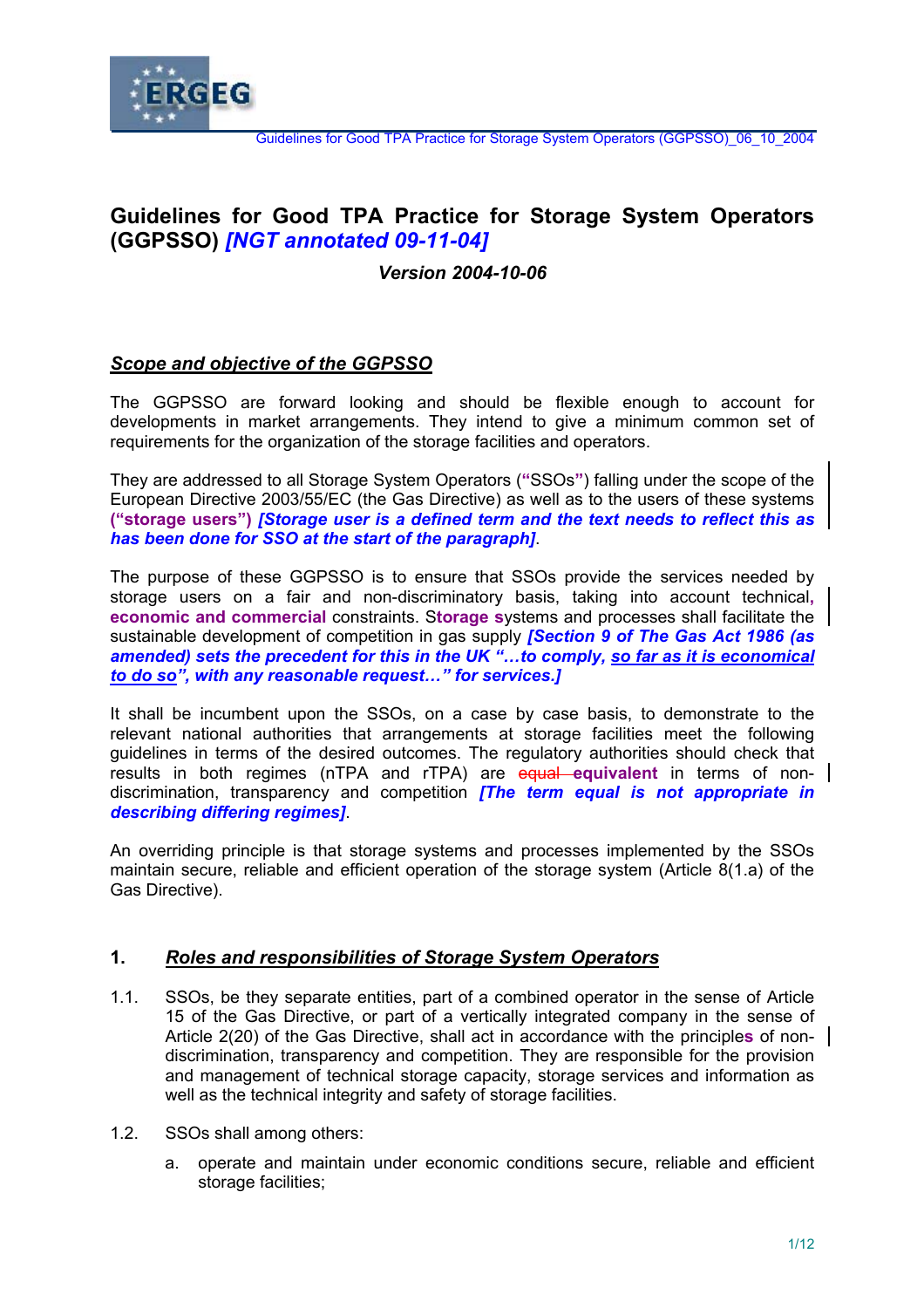

- b. offer third party access services on a non-discriminatory and transparent basis to  $\parallel$ all storage users requesting access to storage, including own affiliated companies, either using standard storage contracts or a storage code, developed by the SSOs, including proper consultation with users and overseen by the national regulatory authorities *[TPA should be non-discriminatory however it is inappropriate to require transparency at nTPA sites]*;
- c. establish rules on the use of capacity aimed at ensuring competitive and efficient use of that storage facility by system **storage** users, in particular to discourage storage capacity hoarding *['storage user' is the correct defined term]*;
- d. treat confidential information, especially with regards to any affiliated company, in order to avoid any discrimination between storage users, as stated in § 5 on confidentiality requirements;
- e. provide the information required by storage users and **transmission** system operators as stated in § 6 on transparency requirements*['transmission system operator' is the correct defined term]*;
- f. co-operate with TSOs through interoperability agreements in order to ensure efficient and secure operation of storage and transportation networks;
- g. when asking **for** guarantees **from** <u>to</u>-storage users, with respect to their | creditworthiness, ensure that these guarantees are non-discriminatory, transparent and proportionate and do not constitute any undue market entry barrier.

# **2.** *Role of Storage Users*

- 2.1. Storage users shall among others:
	- a. be responsible for making nominations to the SSOs and for the injection and withdrawal of gas- providing gas for injection into and accepting gas on **withdrawal** from storage facilities **and making the associated nominations** in accordance with prevailing contractual specifications, technical rules and agreed procedures *[This provides a more accurate wording of what a storage user actually does]*;
	- b. provide all data required that is necessary for the SSO to carry out its duties as specified in the storage code and/or in the storage contract;
	- c. not use capacity rights in a manner that is intended to restrict, distort or prevent competition, for example through capacity hoarding;
	- d. put relevant IT in place in order to be able to communicate with SSOs via agreed interfaces and standards.

## **3.** *Necessary TPA services*

3.1. Storage capacity not excluded from TPA pursuant to Article 2(9) of the Gas Directive, when technically and economically necessary for efficient access to the network, shall be offered to storages users on a non-discriminatory basis that promotes **facilitates the development of** competition and facilitates trade. Therefore, the SSO shall offer to storage users the maximum available storage capacity (i.e. technical storage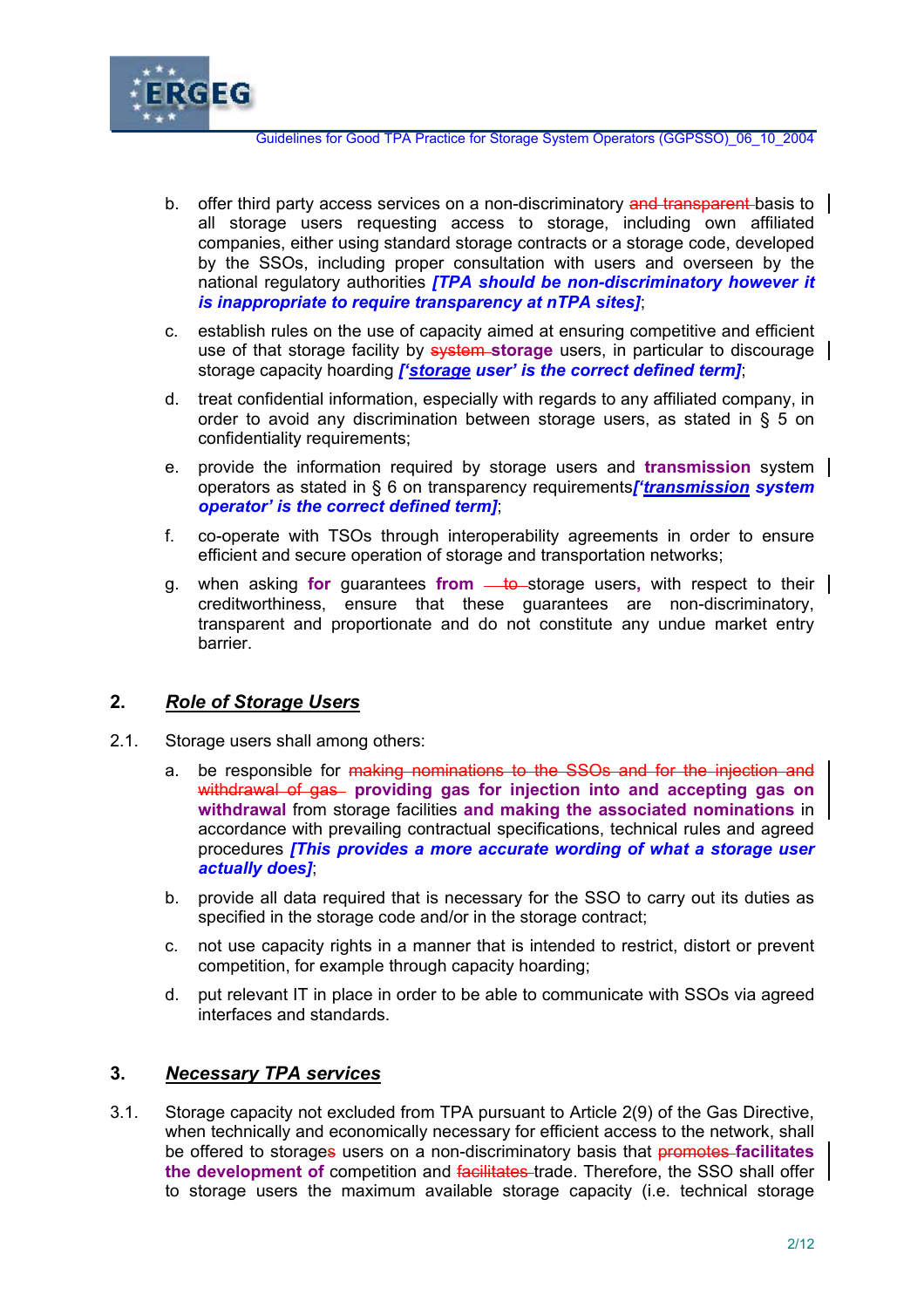

capacity), apart from that part of the storage capacity used for operational needs related to transmission and/or production, according to rules made transparent by the national regulatory authorities. Exclusion of storage capacity from TPA shall not be the decision of the SSO and/or the beneficiary of the storage capacity exempted from TPA and shall be approved by the national regulatory authorities, with the publication of substantiated reasons *[SSOs cannot promote competition, only facilitate it]*.

- 3.2. The amount of storage capacity needed for PSO and security of supply, when imposed on storage users, should be offered on a TPA basis; requirements of non-discrimination still apply. Whichever party is responsible for PSOs, it shall demonstrate upon request to the national regulatory authority that their requested capacity reservation is no more than what is required to satisfy the relevant PSO.
- 3.3. The SSO shall offer to storage users the storage capacity in a form that facilitates competitive, non-discriminatory, and efficient access to best meet storage users' needs and that facilitates trade in storage services in secondary markets. Specifically the SSO shall offer in the primary market, pursuant to its responsibilities under § 1, in consultation with storage users and taking into account storage technical constraints, a menu of services, including the following:
	- a. bundled services (SBU) of space and injectability/deliverability with determined technical ratios **capacity will be substantially sold as bundled services (SBUs) of injectability, space and deliverability with determined technical ratios** *[This allows storage users to secure a 'complete' storage service]*;
	- b. unbundled services in an appropriate range with SBUs **the above will be complemented by unbundled services where commercially & economically viable and where requested by storage users** *[This is more relevant to reservoirs and aquifers whereby additional space may become available as an injection run progresses];*
	- c. an appropriate range of both long-term (> 1year**)** and short-term firm services (<1year) down to a minimum period of one day **an appropriate range of both long-term (> 1 year) and short term firm services (< 1 year) down to a minimum period of one day where requested by storage users** *[UK storage traditionally operates on a annual (summer / winter) cycle which is consistent with the current UK market demand]*;
	- d. short term interruptible storage contracts and services. **short term interruptible storage contracts and services through the release of unutilised injectability, space and deliverability (Use It Or Lose It)** *[May be useful to refer the anti-hoarding text within § 4.3]*.

**The primary aim is to ensure SSOs provide flexible services, where commercially & economically viable, such that storage users are able to shape the storage service required through the SSO releasing bundled, unbundled & interruptible services as appropriate.** 

- 3.4. When compatible with the balancing regime of the interconnected gas transportation system, the SSO shall offer a service**,** which includes an obligation to allocate the gas which **that** has been nominated *[See comments in § 6.6]*.
- 3.5. SSOs shall offer services that are consistent with the use of the interconnected gas transportation systems.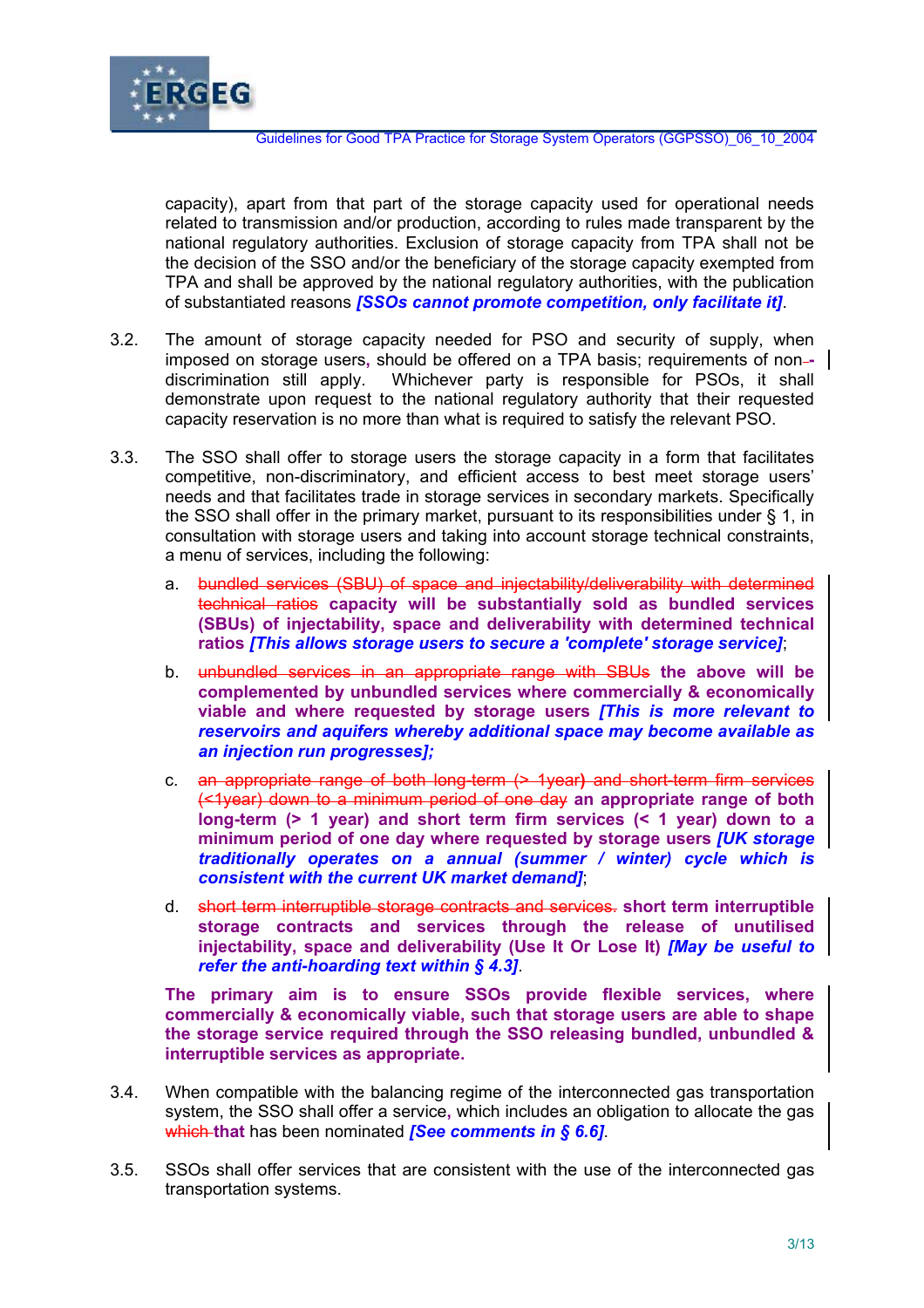

- 3.6. Taking into account technical**, economic and commercial** constraints and if consistent with PSOs obligations, the SSO shall offer all services without restrictions on the starting date and the actually prevailing physical flow. With the same constraints, injection and withdrawal of gas should, in principle, be possible at any time. Limits on the required minimum size of storage capacity rights shall be justified on the basis of technical**, economic and commercial** constraints and permit small**er**  shippers **storage users** to gain access to storage services. Storage users should be allowed to pool **nominations** with each other with a view to overcome potential technical capacity thresholds *[SSOs should not be forced to offer services that are uneconomic. Furthermore NGT seek clarification on what is meant by the starting date]*.
- 3.7. The SSO should develop information systems and electronic communication to provide adequate data to storage users and simplify transactions (such as nominations, capacity booking and transfer of capacity rights between storage users) **subject to agreed transitional arrangements** *[This allows SSOs use manual systems prior to other IT solutions being developed, there is no reasonable argument for IT solutions to be developed from 'day-one']*.
- 3.8. Deadline for the implementation of such requirements is 1 April 2005; if SSOs have problems in implementing measures envisaged under § 3, in particular with regard to IT systems, they shall provide an explanation to the national regulatory authorities setting out the problems in implementing this deadline and present a concrete action plan for their implementation, taking into account, if applicable, the size of the company. **There will be a transitional implementation of these requirements between 1 April 2005 to 1 April 2007** *[A transitional implementation will be required due to the varying stages of progress towards TPA across Europe]***.**

## **4.** *Storage capacity allocation management and congestion management*

- 4.1. Storage capacity allocation mechanism and congestion management procedures shall:
	- a. facilitate the development of competition and liquid trading of storage capacity and be compatible with market mechanisms including spot markets and trading hubs while being flexible and capable of adapting to evolving market circumstances and discourage hoarding;
	- b. take into account the integrity of the storage system concerned as well as security of supply where relevant legal rules are incumbent upon the SSO;
	- c. not create undue barriers to market entry and not prevent **any storage user, including those with a small market share,** market participants, including new market entrants and companies with a small market share, from competing effectively.
	- d. ensure the maximum availability and efficient use under economic and non discriminatory conditions of technical storage capacity;
	- e. **ensure that the sales processes and revenues achieved** generate the right signals for investment in new **storage capacity and associated** infrastructures. *[A capacity allocation mechanism itself can not generate the right*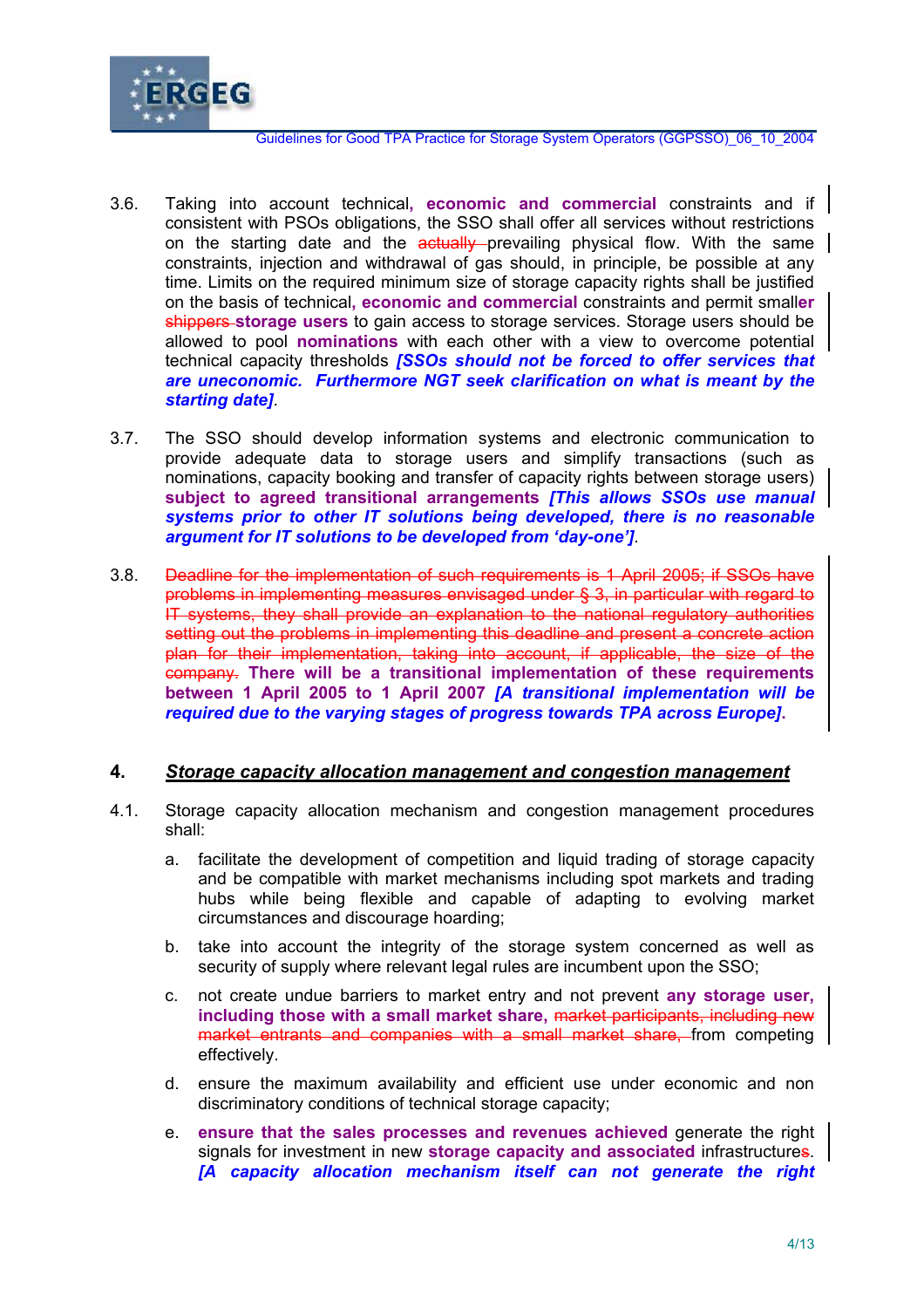

*investment signals' however it can ensure that SSOs do not have to allocate capacity if the sale proceeds and revenues are not sufficient]*;

- f. be subject to consultation with storage users.
- 4.2. In case of physical congestion **and subject to economical conditions**, non discriminatory, market-based solutions shall be applied by the SSO or by the national regulatory authorities, where appropriate. Also, the SSO or the national regulatory authorities shall appropriately balance the portion of storage capacity contracted under multi-annual long-term contracts and short term contracts, with the aim of promoting effective competition. Alternative allocation procedures such as pro-rata mechanisms may be considered if they ensure equivalence in terms of nondiscriminatory and competitive access.
- 4.3. The SSO shall actively endeavour to discourage hoarding and facilitate re-utilisation and trade of storage capacity by all reasonable means, including at least the offer on interruptible basis of all unused capacity (e.g. day-ahead release of non-nominated injectability and deliverability).
- 4.4. If, in spite of the **commercial incentives** measures aimed at preventing any commercial incentives to hoard**ing of** capacity, namely secondary market and interruptible storage services, capacity contracted under existing storage contracts remains unused and significant and prolonged contractual congestion occurs, the national regulatory authorities shall require the SSO to introduce additional mechanisms to free up this capacity.

# **5.** *Confidentiality requirements*

- 5.1. The SSO shall meet the confidentiality provisions of Article 10 of the Gas Directive, by guaranteeing that:
	- a. commercially sensitive information from storage users' account remains confidential. Any information available to the SSO concerning its storage and processing business shall not be passed to other possible parts of the company in advance of being provided to all market participants; staff working for the affiliate business if any (e.g. supply) should not have no access to information which could be commercially advantageous, such as details on actual or potential storage users, and **/ or information that** is not **in the public domain**made available to all market parties. The arrangements to implement this requirement should include a code of conduct for staff/compliance programme, supervised by a Compliance Officer;
	- b. in case of an integrated company operating supply and/or production and storage business or when there are no separate database systems, specific confidentiality duties must be clearly defined; the relevant national regulatory authorities shall at least require sufficient evidence from companies concerned so as to prove an effective establishment of Chinese walls between the SSO and the supply and/or production branch of the vertically integrated companies. The arrangements to implement this requirement should include a code of conduct for staff/compliance programme, supervised by a Compliance Officer, which should embody the principles behind the Chinese walls concept. Cost effective solutions should be implemented to ensure that the SSO and the supply business are not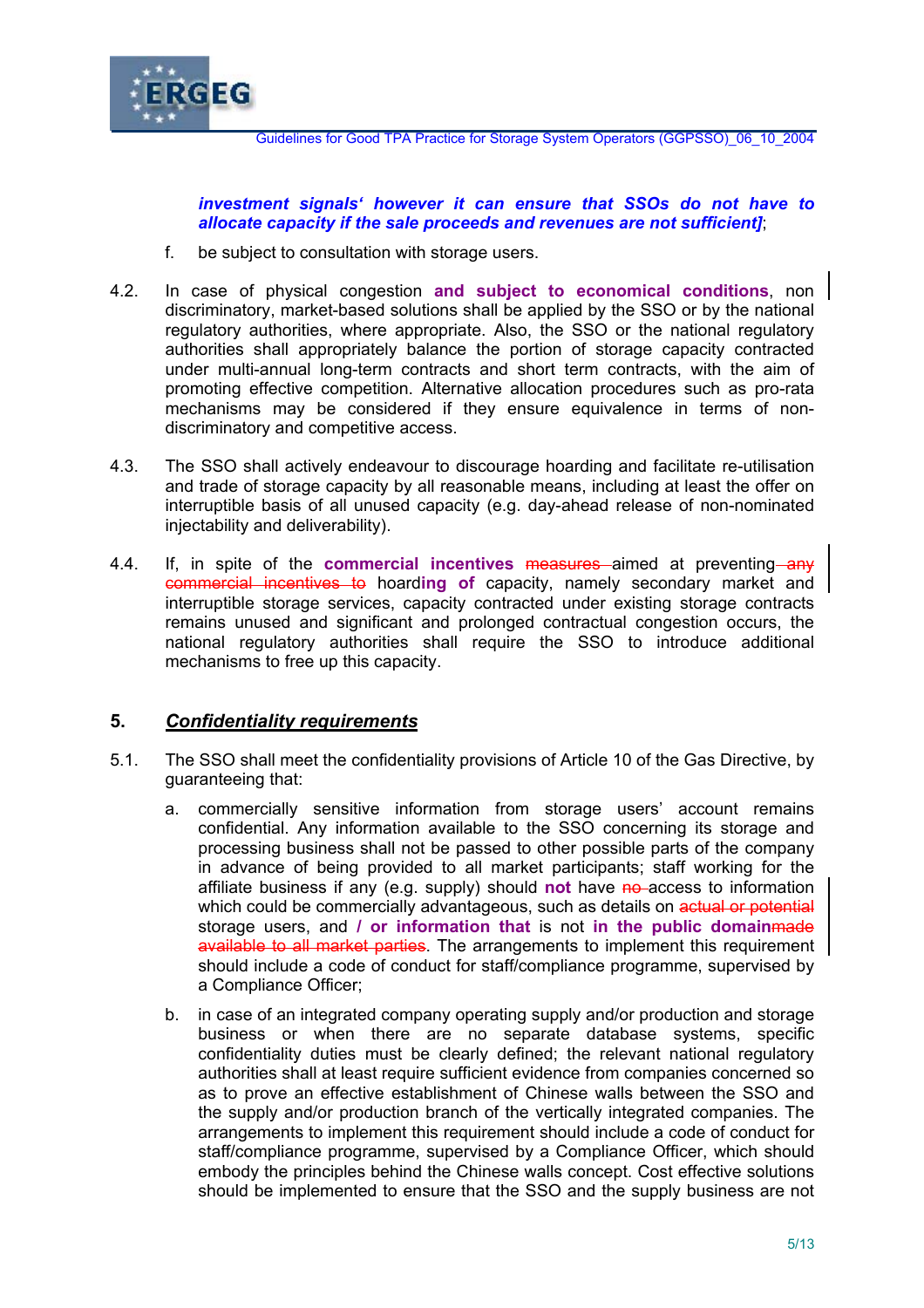

located in the same place. Preferably, the SSO and the supply business should be located in separate buildings, provided such a measure is proportionate given the size of the activity concerned.

## **6.** *Transparency requirements*

- 6.1. SSOs should implement user-friendly systems to publish the information needed by storage users in a timely manner in the national language and in English on the Internet. Information should be provided on a real time basis, if required by storage users. Information shall be disclosed in a meaningful, quantitatively clear and easily accessible way and on a non-discriminatory basis *[The costs of providing information on a real-time basis are estimated to be prohibitively high and not justifiable. End of day hourly information on injection and withdrawals has proved sufficient for storage users within the UK. Furthermore this should also be an area for full consultation and not only when 'required by storage users']*.
- 6.2. Information relating specifically to a storage user's account must be kept confidential. Non confidential information must be provided promptly and on the same time scale as to all **storage** users on a non discriminatory basis. Where a SSO considers that it is not entitled for confidentiality reasons to make public all the data required, it shall provide clear evidence to the national regulatory authorities and seek its authorization to limit publication. The relevant national authorities shall grant or refuse the authorization on a case by case basis and publish the substantiated reasons. This assessment should be renewed on a regular basis.
- 6.3. The SSO shall submit for approval to the national regulatory authorities any request not to publish specific data (e.g. for reasons of costs or to avoid any potential market abuse). The relevant national authorities shall grant or refuse the authorization on a case by case basis and publish the substantiated reasons.
- 6.4. The following commercial terms should be published with online information system:
	- a. in rTPA, the tariffs **or tariff methodologies** for each service offered shall be published ex ante with the derivation criteria attached (i.e. the underlying technical and economic reasons for establishing them). In nTPA, the main commercial conditions including the prices for core standard services must be published and updated whenever the SSO changes -them; prices and underlying criteria should be made available to the national regulatory authorities at least-in case of disputes *[publication of tariffs is not possible for an auction based system of capacity allocation]*;
	- b. services offered, the storage code (if applicable) and/or the main standard conditions for each service outlining the rights and responsibilities for all **storage**  users **(including rights for counter-flow injection and withdrawal nominations) and rules relating to transfer of capacity and gas in store**  including flexibility tolerances (e.g. counter flows during injection or withdrawal) and the rules of transfer storage capacity in case of final customer switching *[It is not clear what is meant by flexibility tolerances]*;
	- c. method of determining available storage capacity and the operational parameters including transparency on the rules of ownership and use of working gas **should**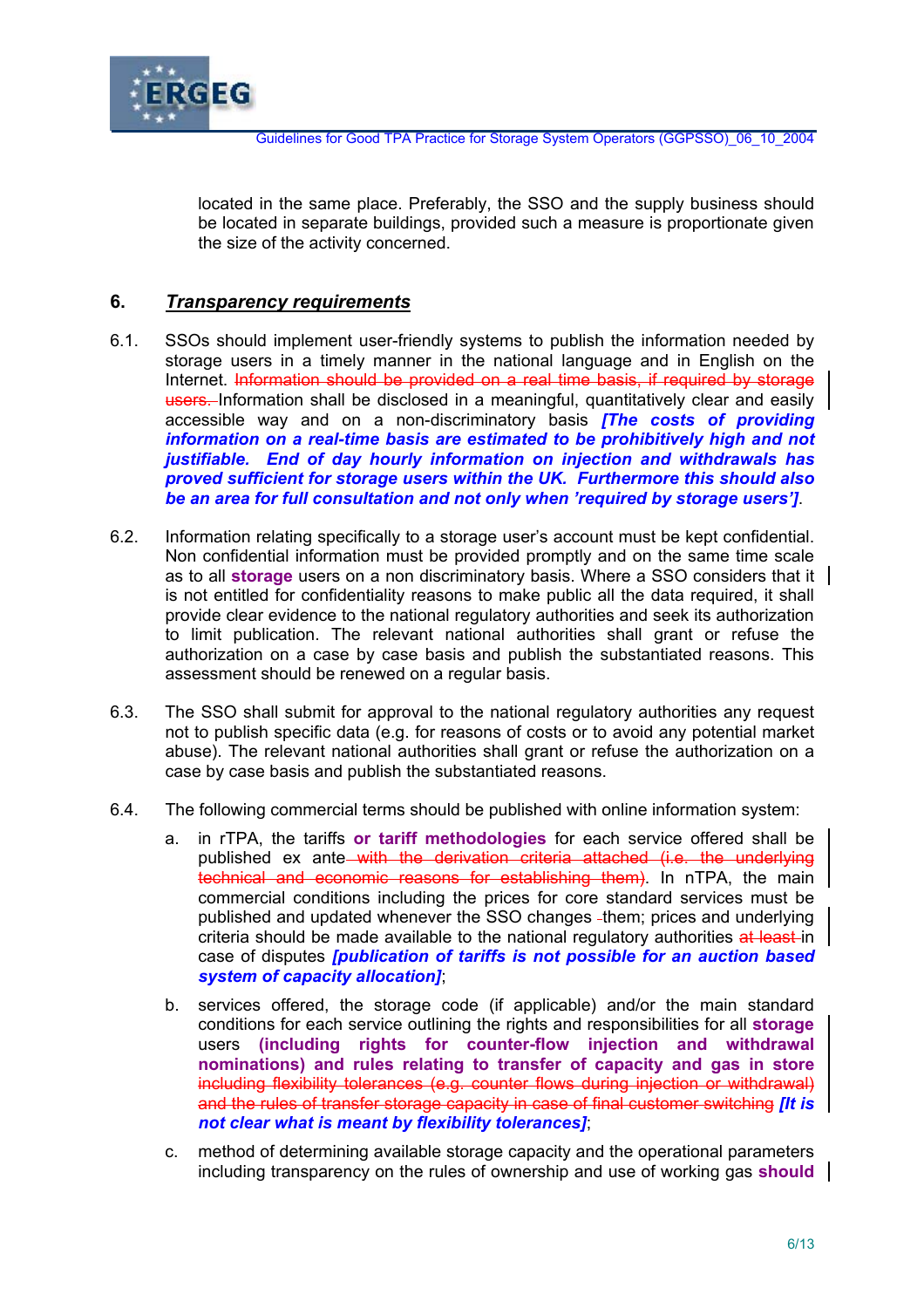

**be made available to the relevant authority upon request** *[These are not strictly commercial terms hence should not be obliged to publish]*;

- d. storage capacity allocation, congestion management and anti-hoarding and reutilization provisions, including auctions terms where applicable and rules applicable for storage capacity trade on the secondary market vis-à-vis the SSO;
- e. the rules and the charges applicable to storage penalties due by storage users and compensation payments by the SSO to storage users.
- 6.5. The following operational information shall be published with online information system (in energy units, according to interoperability criteria) to provide system **storage** users with sufficient and timely information in order to gain effective and efficient access to storage facilities **provided there is no breach of confidentiality with information related to storage users**:
	- a. storage level, including working gas, technical, booked and available storage capacity (firm and interruptible where applicable);
	- b. daily aggregated inflow and outflowsand historical utilization rates;
	- c. user-friendly instruments for calculating charges for a specific service (e.g. tariff calculator) and for verifying online the level of available capacity, including net and available firm and interruptible capacities;
	- d. maps indicating the location of their storage facilities and the connecting points of the storage facilities to the relevant network;
	- e. the rules (if any) of transfer of storage capacity and injection and withdrawal capacity in case of customer switch.
- 6.6. Information described in § 6.**4**3 and § 6.**5**4 shall be made available and updated whenever changed as relevant on  $a$  real time, daily, monthly, quarterly or annual basis *[To keep nominations whole (§ 3.4) SSOs may be required to take 'buy' or 'sell' action in the market place – publication of real-time information would provide storage users with knowledge of the need for SSOs to participate in the market. This would seriously disadvantage the SSOs 'allocate whole' service*  and distort the market unless real-time information is made available for all *sources of flexibility (offshore and onshore production facilities)]* .
- 6.7. The SSO shall publish at least once a year, by a predetermined deadline, all planned maintenance periods that might affect storage users' rights from storage contracts and the corresponding operational information with adequate advance notice. Where unplanned disruptions in access to the storage facility occur, the SSO shall ensure **actualrelevant system storage** users are notified of that disruption as soon as possible. The SSO shall maintain and make available to the national regulatory authorities and/or to those affected by any disruption upon request, a daily log of **information on** the actual maintenance and disruptions that have occurred.
- 6.8. At least the provisions of  $\S 6.5.a<sub>1</sub>-b<sub>1</sub>$  and d shall apply also to any storage capacity not required to provide TPA according to Article 19 of the Gas Directive or any other storage facility connected to a transmission system and for which there is no TPA..
- 6.9. Storage users shall not be separately charged for information requests and transactions associated with their contracts according to standard rules and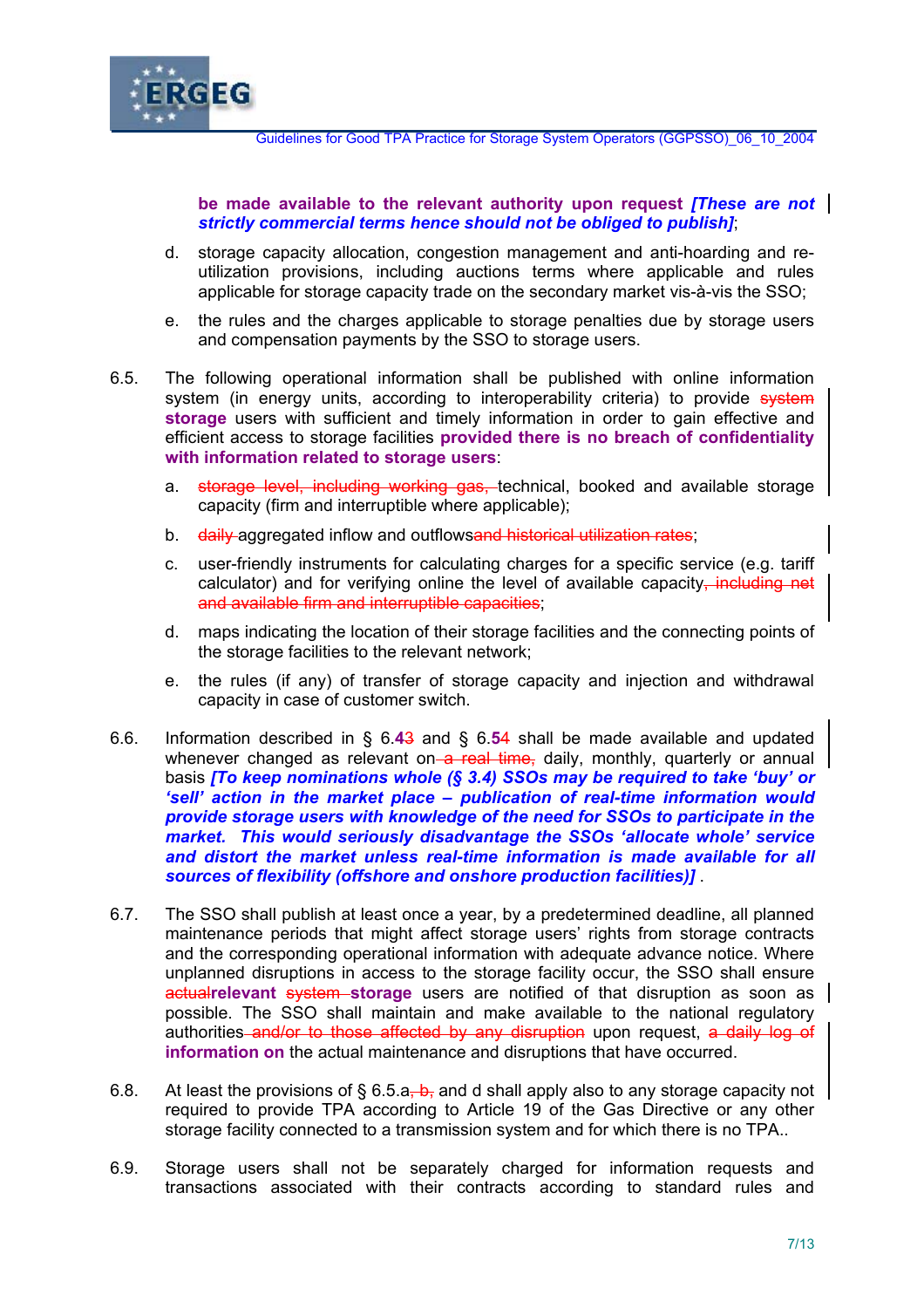

procedures (e.g. nominations). Expenses for requests not linked to general SSO's roles and responsibilities and transparency requirements can be separately charged.

#### **6.10. Where requested by a relevant regulatory authority, SSOs shall be required to provide information to allow the national regulatory authority to assess storage user's compliance with PSOs.**

**6.10.6.11.** SSOs shall comply with these provision by 1 April 2005; if SSOs have problems in implementing measures envisaged under §6, in particular with regard to IT systems, they shall provide an explanation to the relevant national authority setting out the problems in implementing by this deadline and present a concrete action plan for the implementation taking into account, if applicable, the size of the company. *[Implementation timescales are already referred to in § 3.8]*

## **7.** *Tariff structure and derivation*

- 7.1. Where regulated, tariffs structure of the SSO should:
	- a. reflect efficiently incurred costs of access to storage facilities including fair return on investment, both in the case of direct access to a specific storage and access to virtual storages;
	- b. reflect the geological nature of storages;
	- c. avoid cross subsidies between storage users;
	- d. promote efficient commercialisation and use of storage;
	- e. promote adequate and efficient investments according to users' needs, feasibility and technical constraints;
	- f. be clear, transparent and reviewed on a regular basis taking into account developments in the market;
	- g. where appropriate, international benchmarking of tariffs may be taken into account and applied in non discriminatory manner.
- 7.2. Where negotiated, SSOs shall not adopt any charging principles and/or tariff structures that would restrict market liquidity of storage capacity, create undue barriers to market for new entrants, cross-subsidies between system users or hamper system enhancements and integrity. Pursuant to Article 19 of the Gas Directive, in case of disputes, the relevant regulatory authority shall determine appropriate arrangements. The SSO shall maintain records to enable the regulator to determine costs of provision and prices already levied on other users of that facility for the similar services. In nTPA regimes, charges shall:
	- a. be non-discriminatory; prices should be the same for any storage user for the same service contracted for at the same time and under the same conditions; they should only vary subject to adaptations/changes on the grounds of varying circumstances;
	- b. promote efficiency and facilitate competition in the use of storage services;
	- c. provide for appropriate incentives on new investments according to users' needs, feasibility and technical constraints;
	- d. negotiations should happen in a time frame compatible with commercial needs;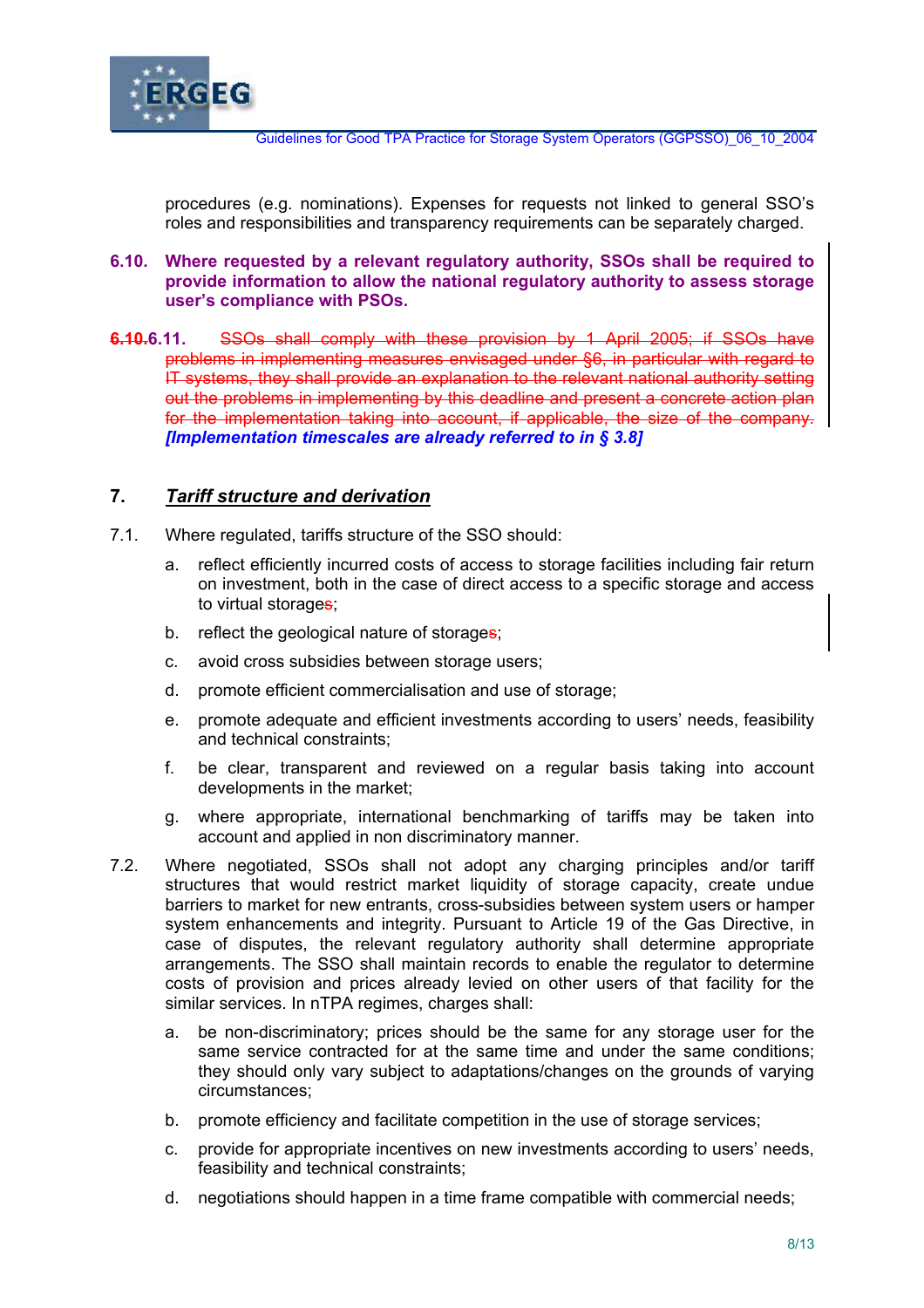

7.3. **In rTPA or nTPA regimes, capacity auctions are an efficient and acceptable market based method for setting storage tariffs and allocating storage services where compliant with the provision laid down in Directive 2003/55/EC** *[This is required to incorporate auction based mechanisms as an appropriate means of setting tariffs and allocating storage services]*.

## **8.** *Storage penalties*

- 8.1. Storage penalties may be established to ensure that the SSOs and the storage users respect their contractual obligations.
	- **8.2.a.** Storage penalties may apply to :**SSOs may be exposed to storage penalties (such as compensation payments to the storage users) in the event that the SSO fails to fulfil contractual obligations, as set out in the storage code/contract.**
	- **b. Storage users may be exposed to storage penalties (such as overrun and scheduling charges) as an incentive to ensure they nominate and use storage capacity consistently with the capacity rights they have procured either on the primary or secondary**

**storage market.** a.SSOs for compensation to be paid to the storage users in the event that the SSO fails to fulfil contractual obligations, as set out in the storage code/contract; and/or to

b.storage users for providing effective incentive to ensure that they nominate and use storage capacity consistently with the capacity rights they have procured either on the primary or secondary market.

#### **8.3.8.2.** Storage penalties shall:

- a. be designed in a non discriminatory and transparent manner, based on objective criteria;
- b. be aimed at providing effective incentive on storage users to ensure the safe functioning of storages and where necessary, to ensure that PSOs are met *[The obligation to provide information to the regulator to ensure PSOs are met should be the limit of the SSOs obligations]*;
- c. not hamper the entry of new participants into the market;
- d. ensure that, in case of penalties collected by the SSO, the SSO remains broadly cost neutral; penalties over and above the actual efficiently incurred costs, shall be redistributed to the storage users on a non discriminatory basis, any costs that cannot be targeted should be allocated back to users in a non discriminatory manner.
- **8.4.8.3.** When needed, national regulatory authorities should ensure compatibility of storage penalties with transmission balancing regimes.

## **9.** *Market based mechanisms such as secondary market*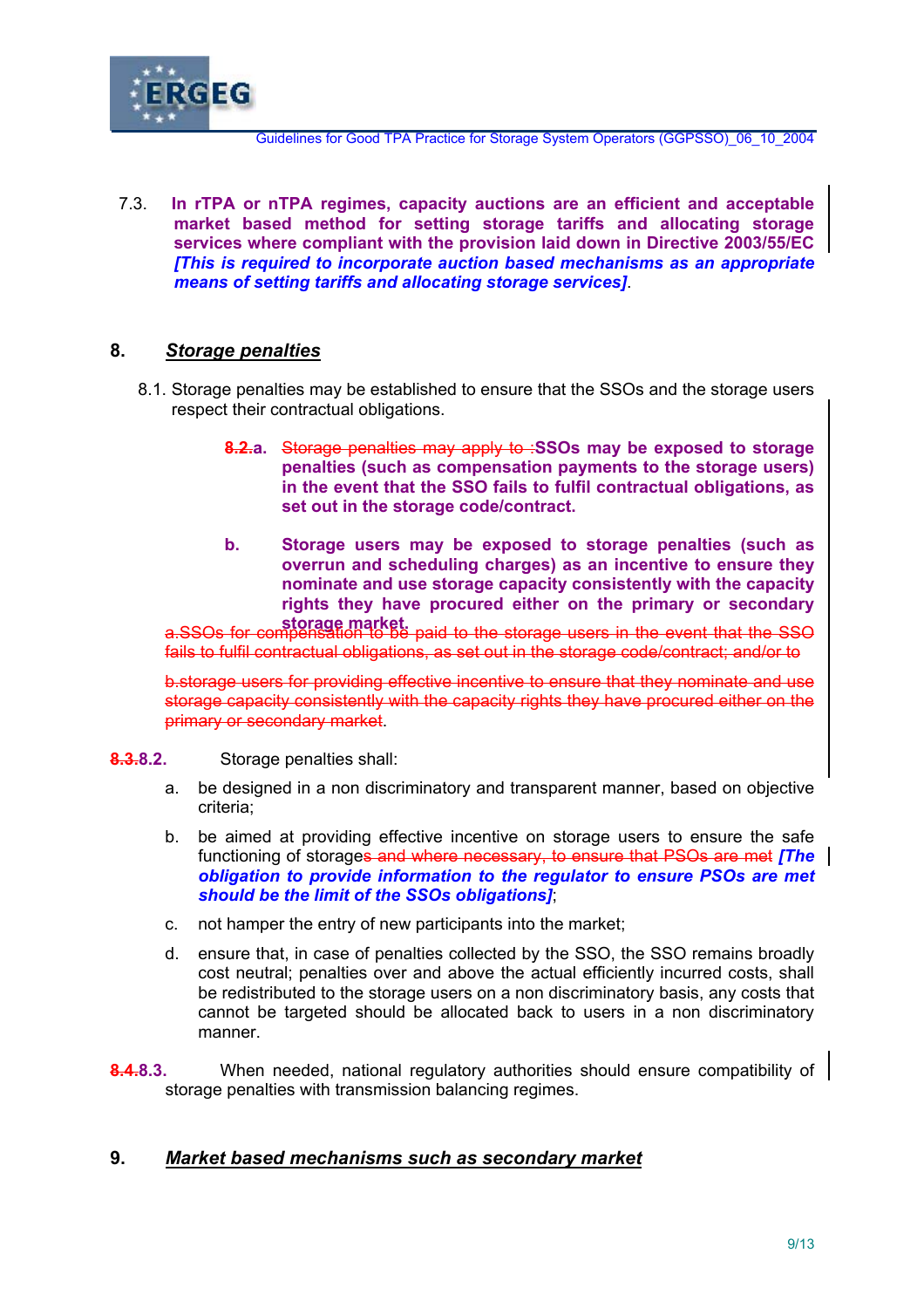

- 9.1. The SSO shall allow and facilitate bundled and unbundled services to be freely tradable between registered shippers in a secondary market without any undue restrictions and develop standardised contracts and procedures on the primary **storage** market to facilitate secondary trade and recognise the transfer of rights where notified by storage users. SSO must allow the new owner to aggregate such storage capacity with its existing storage capacity operationally.
- 9.2. Where requested and paid for by storage users, SSOs shall provide cost-reflective services (such as an electronic platform or bulletin board) to facilitate secondary storage capacity trading and associated transfer of storage capacity rights between storage users.

## **10.** *Cooperation with TSOs*

- 10.1. SSOs and TSOs should co-operate in order to ensure interoperability between both systems, e.g.:
	- a. provide services consistent **compatible** with those offered by the adjacent TSO and required so as to ensure the efficient use of the interconnected transmission system;
	- b. render operational procedures, such as nomination, compatible with those of the adjacent TSOs;
	- c. ensure re-nomination procedures match market participants requirements **subject to technical and economical constraints**;
	- d. ensure consistency in matching relevant storage arrangements with the balancing requirements of the adjacent transmission system.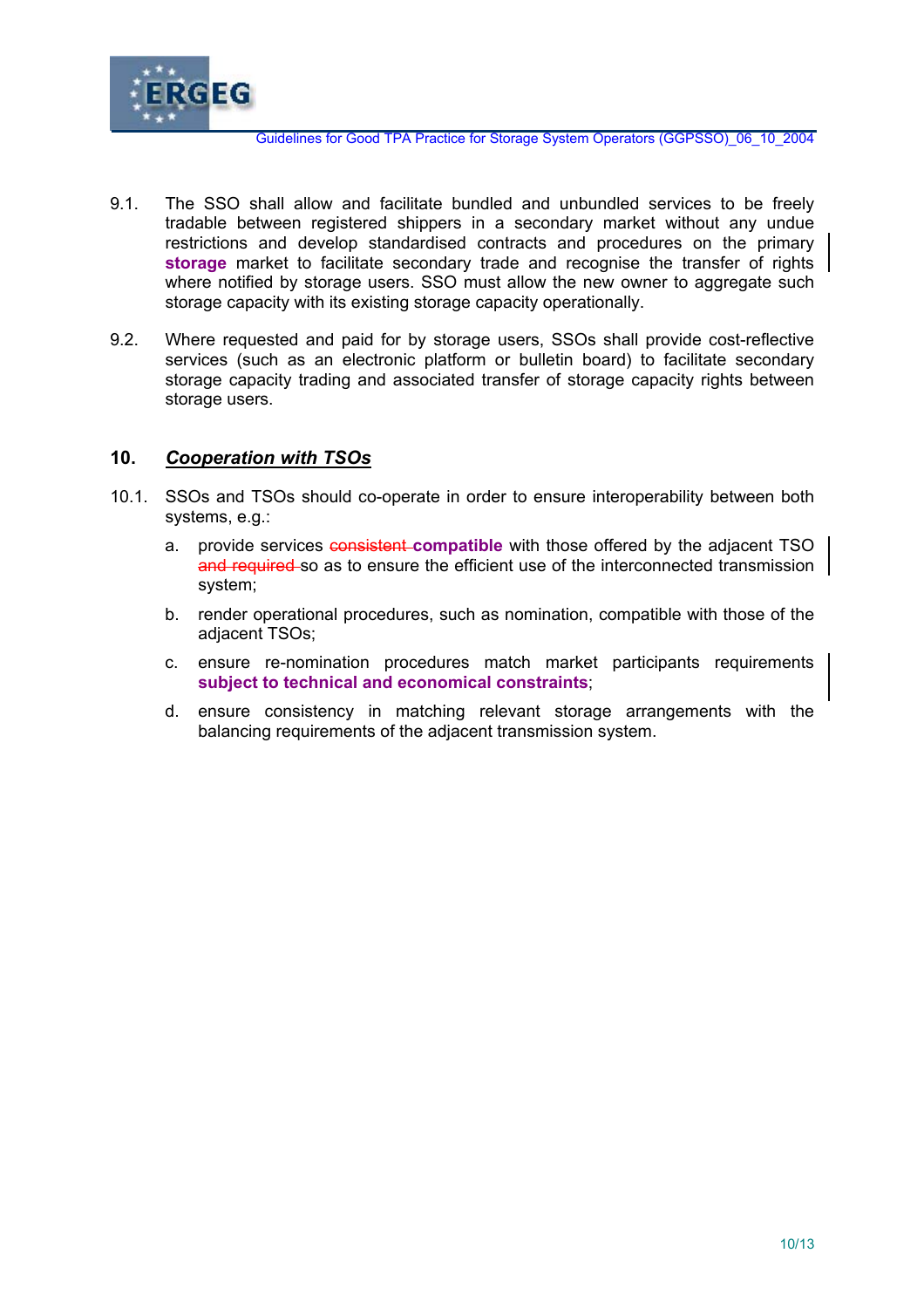

## *Annex: Definitions*

- **1.** Available storage capacity means the part of the technical storage capacity that is not contracted or allocated to production and transport and is still available to the storage users at that moment.
- **2.** Cushion gas means the minimum technical volume of gas intended as permanent inventory in a storage reservoir to maintain adequate pressure and deliverability rates throughout the withdrawal season.
- **3.** Deliverability is the amount of gas that can be delivered (withdrawn) from a storage facility per time unit. The deliverability of a given storage facility is variable, and depends on factors such as the amount of gas in the reservoir at any particular time, the pressure within the reservoir, compression capability available to the reservoir, the configuration and capabilities of surface facilities associated with the reservoir, and other factors. In general, a facility's deliverability rate varies directly with the total amount of gas in the reservoir: it is at its highest when the reservoir is most full and declines as working gas is withdrawn.
- **4.** Final customer means customers purchasing natural gas for their own use (Gas Directive)
- **5.** Firm capacity is storage capacity contractually guaranteed as uninterruptible by the SSO;
- **6.** Firm services are services offered by the SSO in relation to firm capacity;
- **7.** Flexibility is the availability of gas and/or capacity (transmission, storage, LNG capacity) needed to: adapt supply to foreseeable volume variations in demand and to adjust the erratic fluctuations of demand; exploit market opportunities with the market opening to competition, i.e. using different combinations of flexibility tools in order to achieve cost advantages or enjoy new market businesses; comply with public service obligations and strategic objectives.
- **8.** Injectability is the complement of the deliverability or withdrawal rate. It is the amount of gas that can be injected into a storage facility per time unit. The injection capacity of a storage facility is also variable, and is dependent on factors comparable to those that determine deliverability. By contrast, the injection rate varies inversely with the total amount of gas in storage: it is at its lowest when the reservoir is most full and increases as working gas is withdrawn.
- **9.** Interruptible services are services offered by the SSO, in relation to interruptible capacity;
- **10.** Interruptible storage capacity is storage capacity that can be interrupted by the transmission system operator according to the conditions stipulated in the storage contract/storage code. The contract/code may specify the permitted duration, frequency and timing of the interruptions. It may also specify the previous notice required and possibly a fee related to the duration of the interruptions.
- **11.** National regulatory authorities are the bodies as defined by Article 25(1) of the Gas Directive.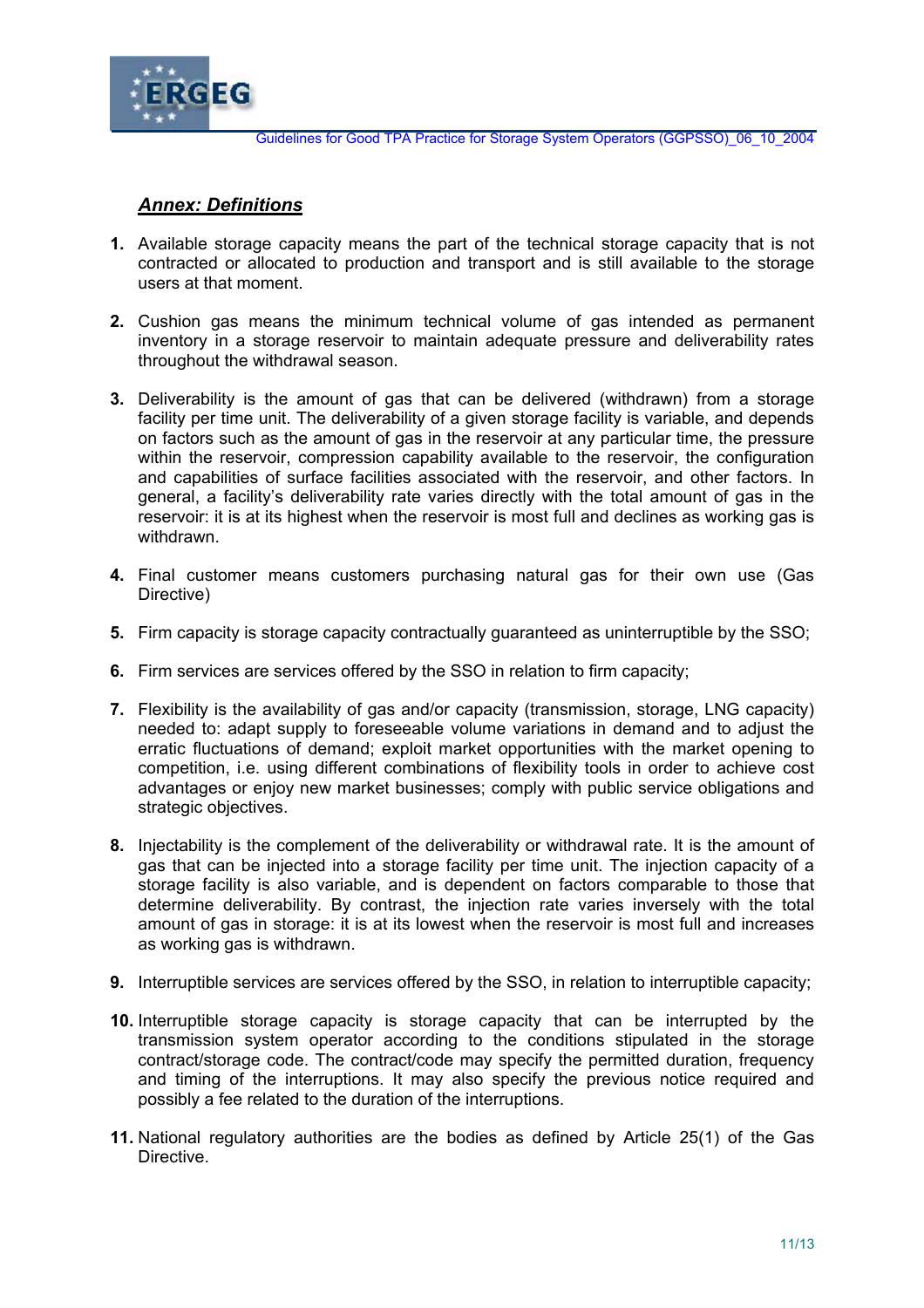

- **12.** Nomination means the prior reporting by the storage user to the SSO of the actual flow that he wishes to inject into or withdraw from the system.
- **13.** Primary storage market means the market of the storage capacity directly traded **offered**  by the SSO *[SSO's do not trade storage capacity, only offer and allocate capacity]*.
- **14.** PSO means Public Services Obligations.
- **15.** Re-nomination means the reporting of a corrected **or updated** nomination.
- **16.** SBU means Standard Bundled Unit. Storage capacity may be sold in SBUs, which gives customers the right to withdraw, inject and hold gas in store, with determined technical ratios. SBUs should reflect the technical characteristics of the storage facility or a group of storage facilities (aquifer, peak-shaving…).
- **17.** Secondary **storage** market means the market of the storage capacity traded **following capacity allocation otherwise than on the primary storage market.**
- **18.** Storage capacity is the space (expressed in normal cubic meters or energy) and flow (expressed in normal cubic meters or energy per time unit) to which the storage user is entitled in accordance with the provisions of the storage contract. Storage capacity refers to space, injectability and deliverability. All of them **which** can be firm or interruptible.
- **19.** Storage facility means a facility used for the stocking of natural gas and owned and/or operated by a natural gas undertaking, including the part of LNG facilities used for storage but excluding the portion used for production operations, and excluding facilities reserved exclusively for transmission system operators in carrying out their functions (Gas Directive).
- **20.** Storage penalty is the additional charge that storage system operators/storage users may have to pay after not respecting their contractual obligations.
- **21.** Storage system operator means a natural or legal person who carries out the function of storage and is responsible for operating a storage facility.
- **22.** Storage user means a**n actual or potential SSO** customer**,** of a SSO which would sign the relevant storage code or enter into storage contracts with SSOs for storing gas. Storage users may include, but are not limited, to final customers, supply undertakings, wholesale customers, traders and TSOs, to the extent that storage is necessary for the TSOs and DSOs to carry out their functions.
- **23.** System user means any natural or legal persons supplying to, or being supplied by, the system (Gas Directive).
- **24.** Technical storage capacity is the maximum storage capacity that the SSO can offer to storage users, on firm basis, taking into account the system integrity and the operational requirements of the storage infrastructures. It is determined by the physical characteristics of the reservoir and installed equipment.
- **25.** TPA services means Third Party Access Services. TPA to storage is either regulated (rTPA) or negotiated (nTPA).